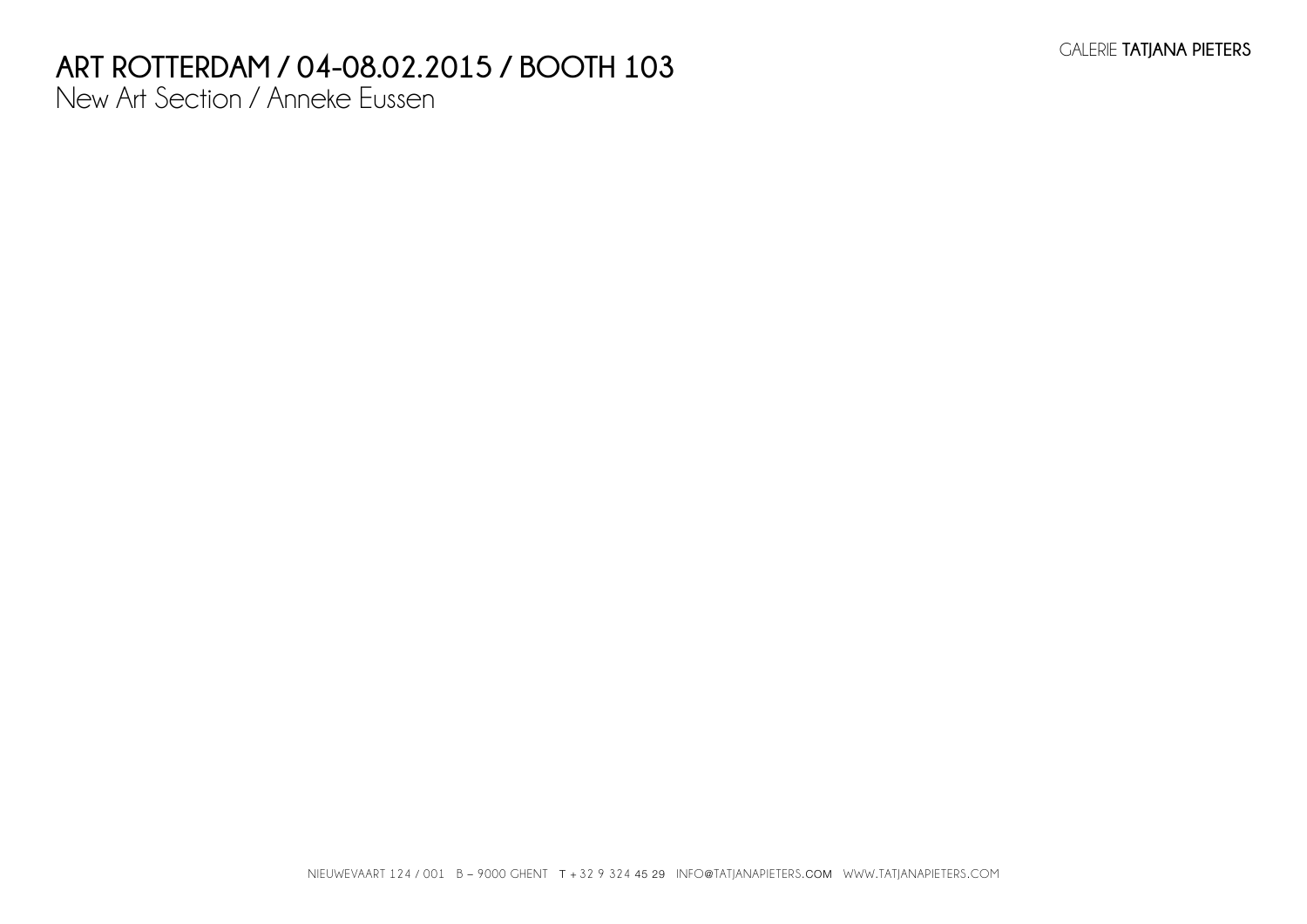## TRACES, TRACKS TRAPPED IN TIME

[ENG] The solo project 'Traces, Tracks trapped in time' brings together a selection of recent and new works by the Berlin based Anneke Eussen (1978, NL). Eussen examines how different stages of existence are processed. Her works reflect on the connection between our human existence and our material environment. About how traces remain visible. And about how time might be less linear than thought.

Eussen plays with the tension between controlled and uncontrolled action. Here the action is the deciding factor:a conscious action only arises after a conscious registration or perception. Alert for the things that occur during a process, without any specific preconceived plan or idea, Eussen starts a new creation.

The result of this proces represtents the conflicts and tensions that rise at times when the reality unexpectedly develops in something different than the objective. The lightness of her aesthetic language corresponds to the handling of a lepidopterist with his fragile object of investigation. By combining objects with a different history into a new entity, questions like the following appear: what is the importance of objects in our environment? What has been taken away from them and what meanings are lost? With what energy are they fed inside their new context? The binary nature of our personal reality is reflected in the psysical reality of her works.

Anneke Eussen (1978, NL) lives and works in Berlin (DE). She participated in several group exhibitions at amongst others BORG2014, a biennial for contemporary art in Antwerp (BE), LSD Galerie during Gallery Weekend Berlin (DE), Jan van Eyck Academie, Maastricht (NL), CC De Bond, Bruges (BE), The Wand, Berlin (DE) and Ainsi Building, Maastricht (NL). Recent solo exhibitions are 'Circle lines', Cruise&Callas, Berlin (DE), 'As it is', Galerie Tatjana Pieters, Ghent (BE), 'NEUBAU Stuck', LSD Galerie, Berlin (DE) and 'Close to what's real', Highlight Gallery, San Francisco (USA). In 2014 Eussen has been selected by Katerina Gregos for the SOLO section at Art Brussels. Soon her work will be on show in 'Proportio', a project by Axel Vervoordt at Palazzo Fortuny during the Venice Biennial. Her work is part of several private and public collections throughout Europe.

[NL] Het solo project 'Traces, Tracks trapped in time' brengt een selectie van recente en nieuwe werken samen van de in Berlijn wonende Anneke Eussen (1978, NL). Eussen onderzoekt hoe verschilldende stadia van existentie verwerkt worden. Haar werken reflecteren over de verbinding tussen ons menselijk bestaan en onze materiële omgeving. Over hoe sporen zichtbaar blijven. En over hoe tijd misschien minder lineair is dan gedacht.

Eussen speelt met het spanningsveld tussen gecontroleerde en ongecontroleerde handelingen. De actie is hierbij de beslissende factor: een bewuste actie ontstaat slechts na een bewuste registratie of waarneming ervan. Alert voor de dingen die zich voordoen tijdens een proces en zonder enig specifiek vooropgezet plan of idee, start Eussen een nieuwe creatie.

Het resultaat van dit proces respresenteert de conflicten en spanningen die ontstaan op momenten dat de werkelijkheid zich onverwachts anders ontwikkelt dan wat we vooropgesteld hadden. De lichtheid van haar beeldtaal lijkt op de omgang van een vlinderkundige met zijn fragiele voorwerp van onderzoek. Door het samenvoegen van objecten met een andere geschiedenis tot een nieuwe entiteit ontstaan er vragen zoals: wat is het belang van de aanwezigheid van dingen in onze omgeving? Wat is er van hen weggenomen en welke betekenissen zijn hierdoor verloren gegaan? Met welke energie worden ze gevoed binnenin hun nieuwe context? Het binaire karakter van onze persoonlijke werkelijkheid vertaalt zich in de fysieke realiteit van haar werken.

Anneke Eussen (1978, NL) leeft en werkt in Berlijn (DE). Ze nam deel aan verschillende groepstentoonstellingen in onder andere BORG2014, een biennale voor hedendaagse kunst in Antwerpen (BE), LSD Galerie tijdens Gallery Weekend Berlijn (DE), Jan van Eyck Academie, Maastricht (NL), CC De Bond, Brugge (BE), The Wand, Berlijn (DE) en Ainsi Building, Maastricht (NL). Recente solotentoonstellingen zijn 'Circle lines', Cruise&Calles, Berlijn (DE), 'As it is', Galerie Tatiana Pieters, Gent (BE), 'NEUBAU Stuck', LSD Galerie, Berliin (DE) en 'Close to what's real', Highlight Gallery, San Francisco (USA). In 2014 werd zij door Katerina Gregos geselecteerd om deel te nemen aan SOLO op Art Brussels. Binnenkort is haar werk te zien in 'Proportio', een project van Axel Vervoordt in Palazzo Fortuny tijdens de Biënnale van Venetië. Haar werk maakt deel uit van verschillende privécollecties doorheen Europa.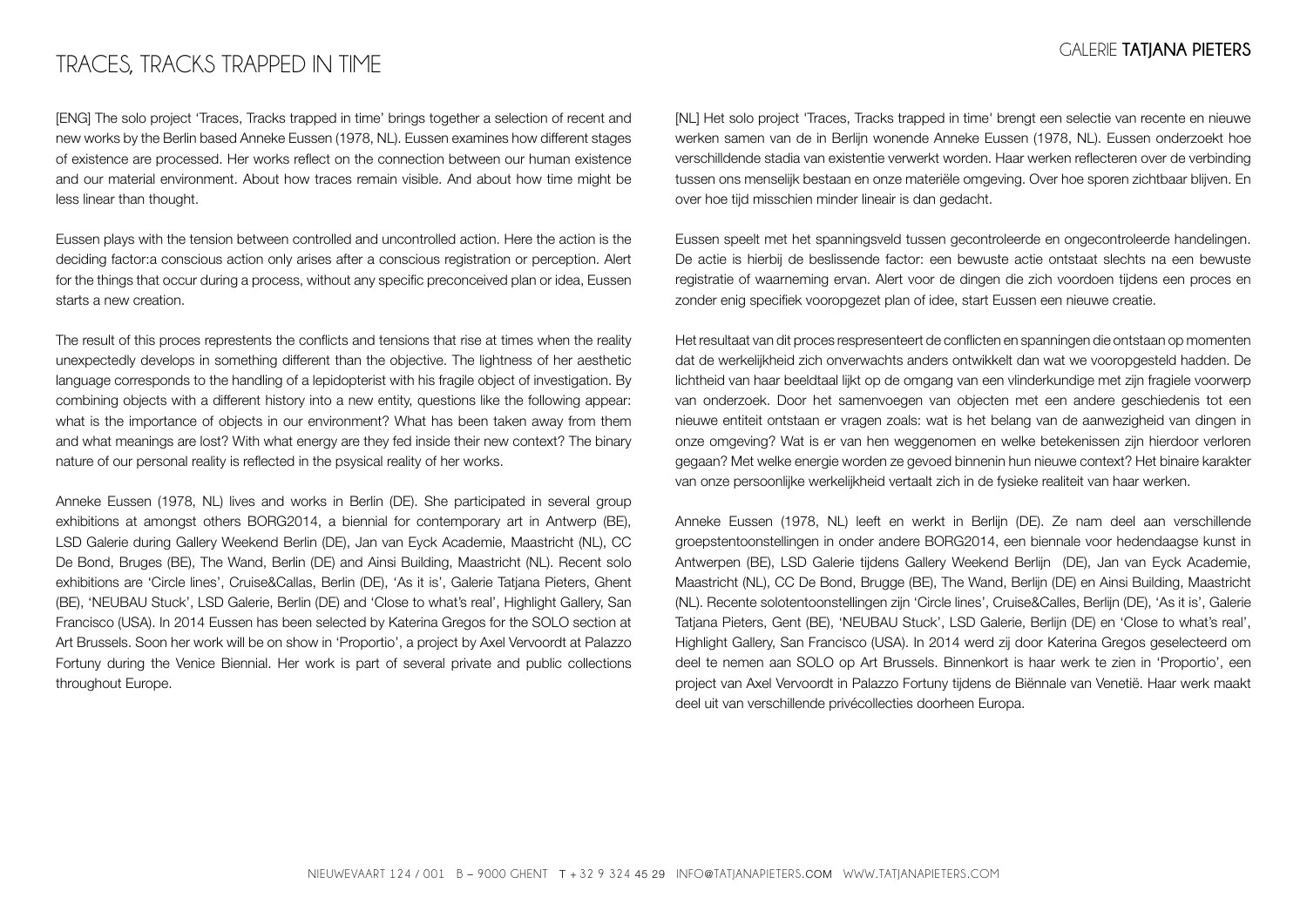## SELECTED WORKS



It was never meant to be ... (constructive), 2015 wood pieces glued and pinned together 80 x 20 x 20 cm (part 1) unique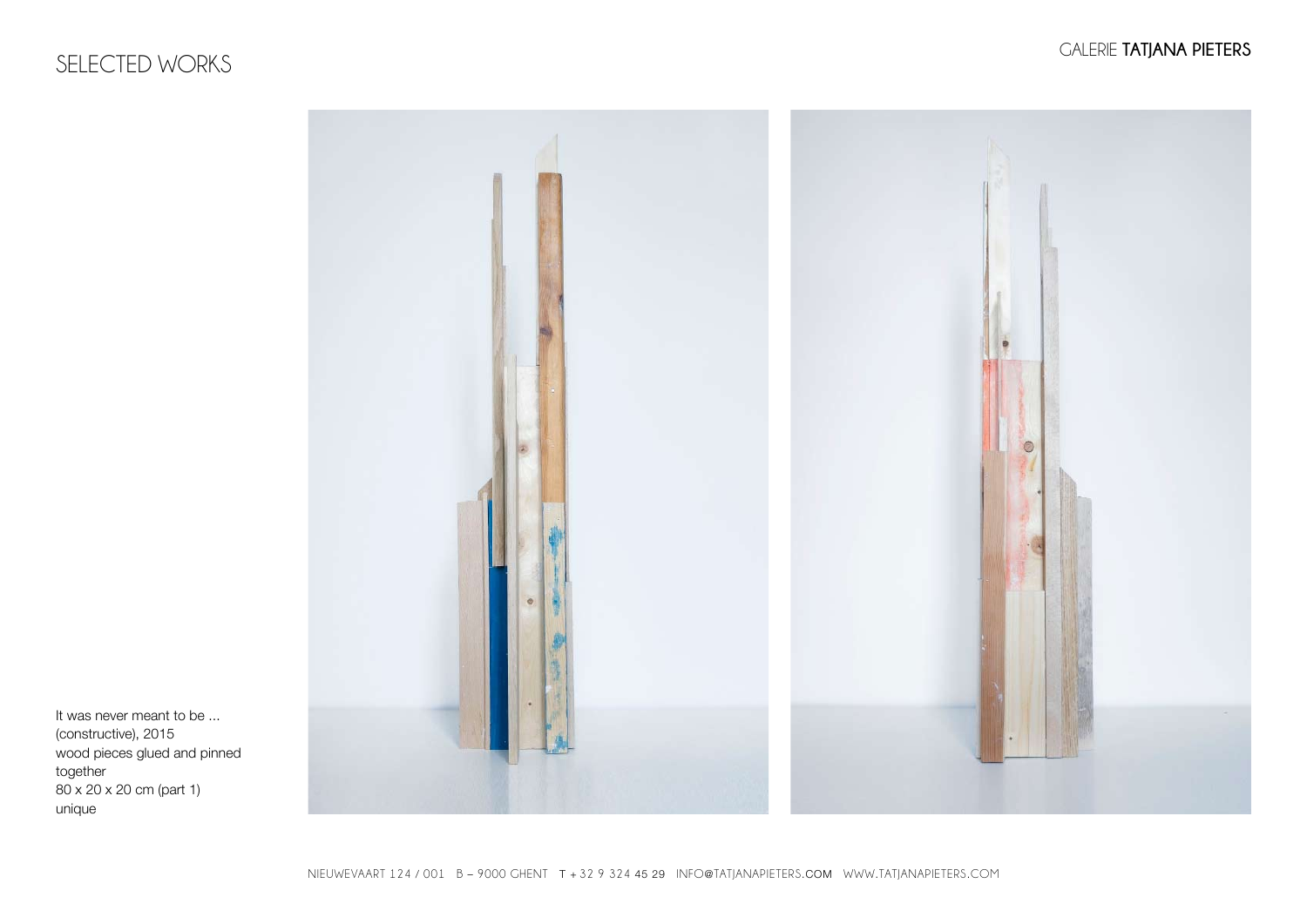

Just another promise, 2015 residue Ikea cabinet, marble plate, black elastic wire, chain, white feather 45 x 70 x 12 cm unique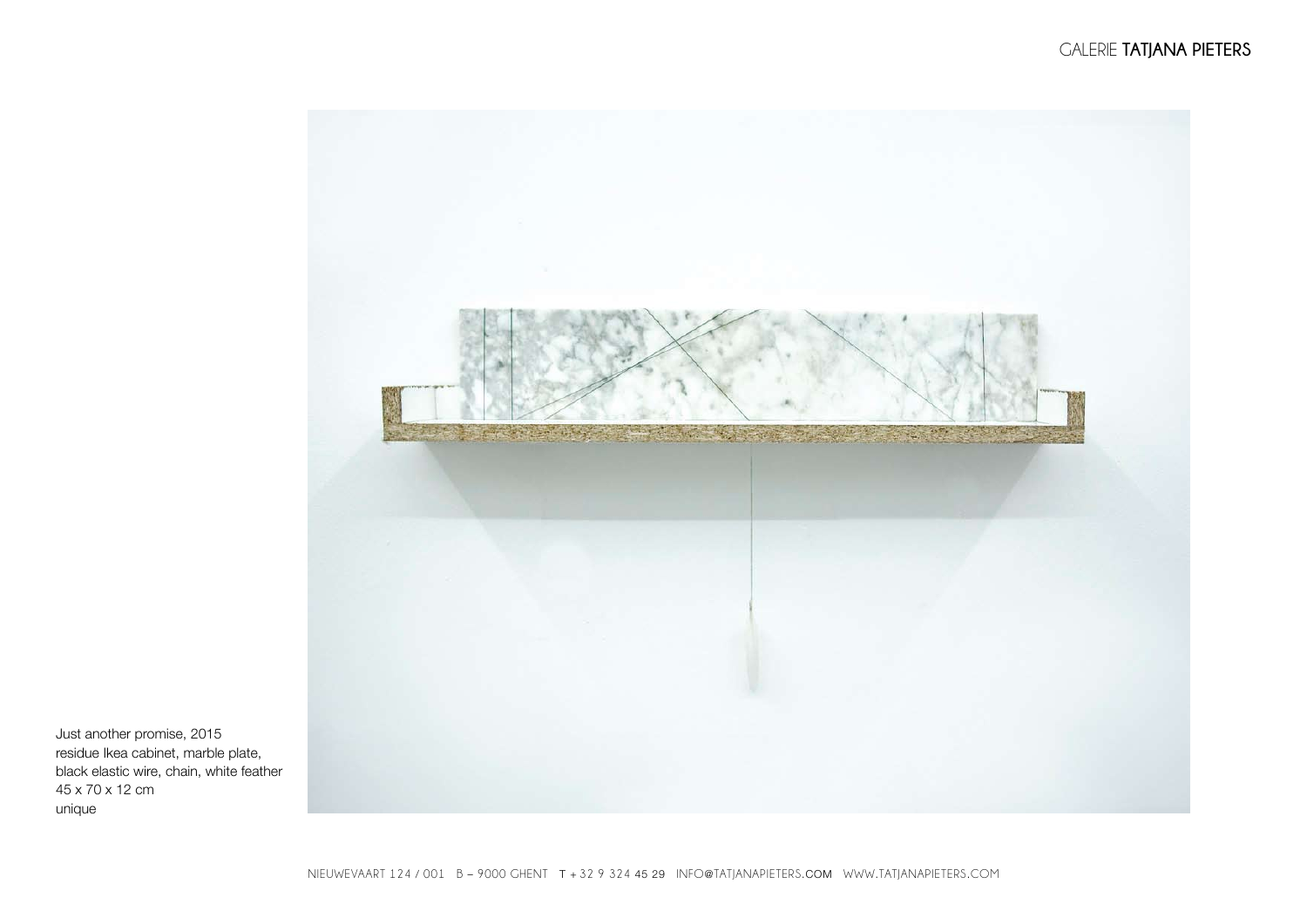

I couldn't see through your walls, 2015 variation of wood leftovers 20 x 20 x 1 cm unique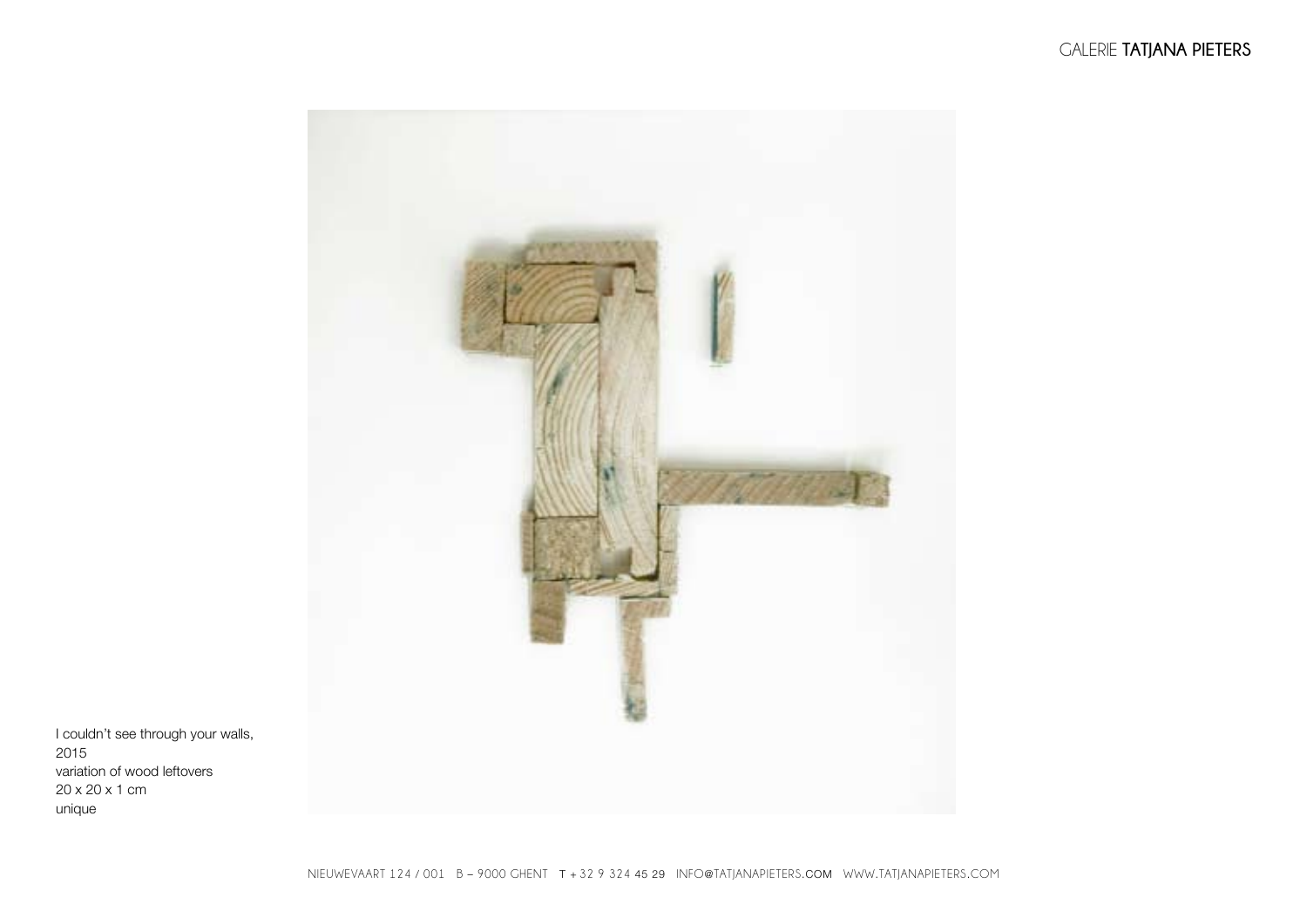

Seven Years in Berlin, 2014 piece of plaster plate, needle, 0,50 Euro coin with Brandenburger Tor and one blank side 20 x 10 x 17 cm unique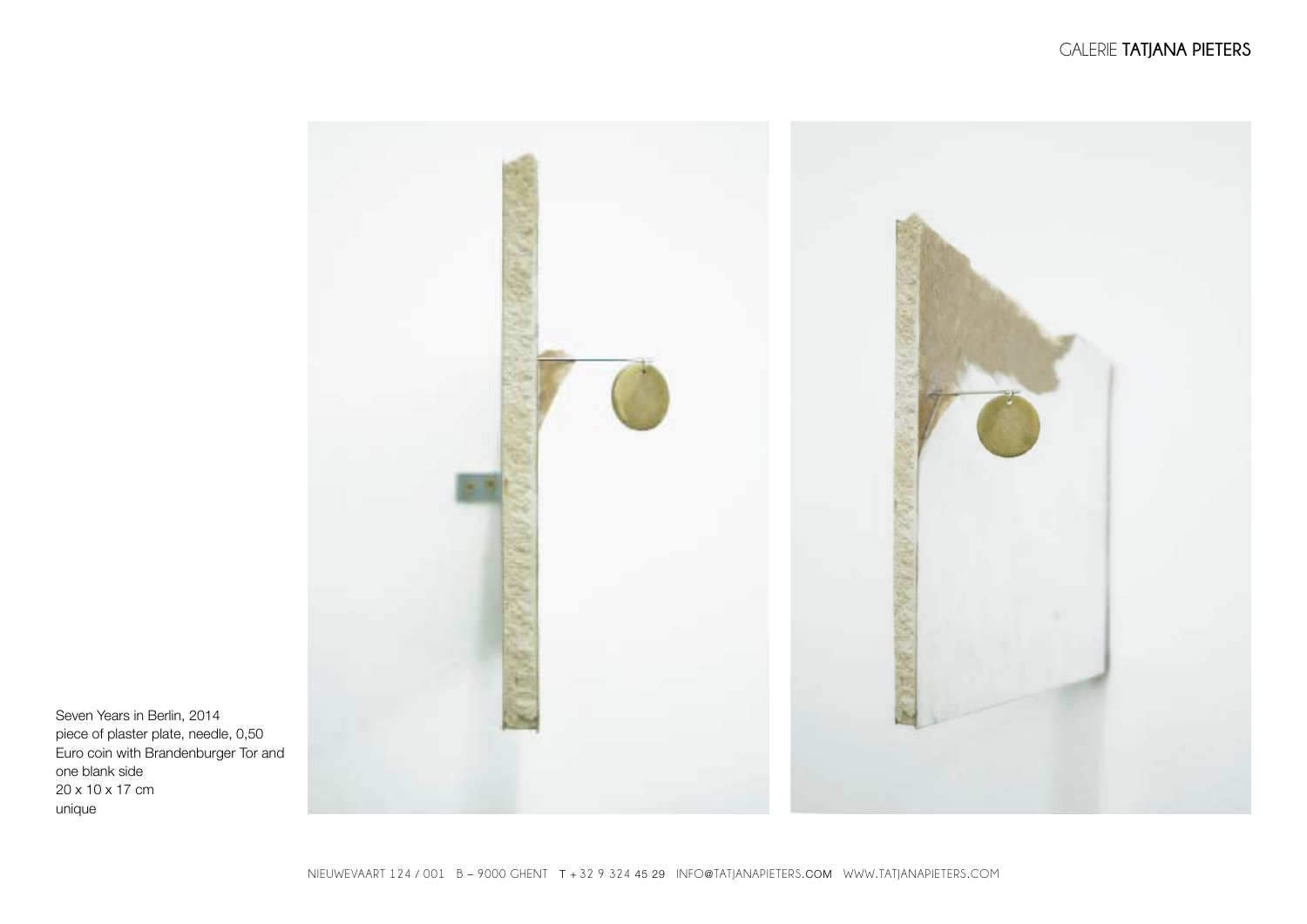

Happy Couple 03, 2014 wood frames, metal handles, elastic band 63 x 50 cm unique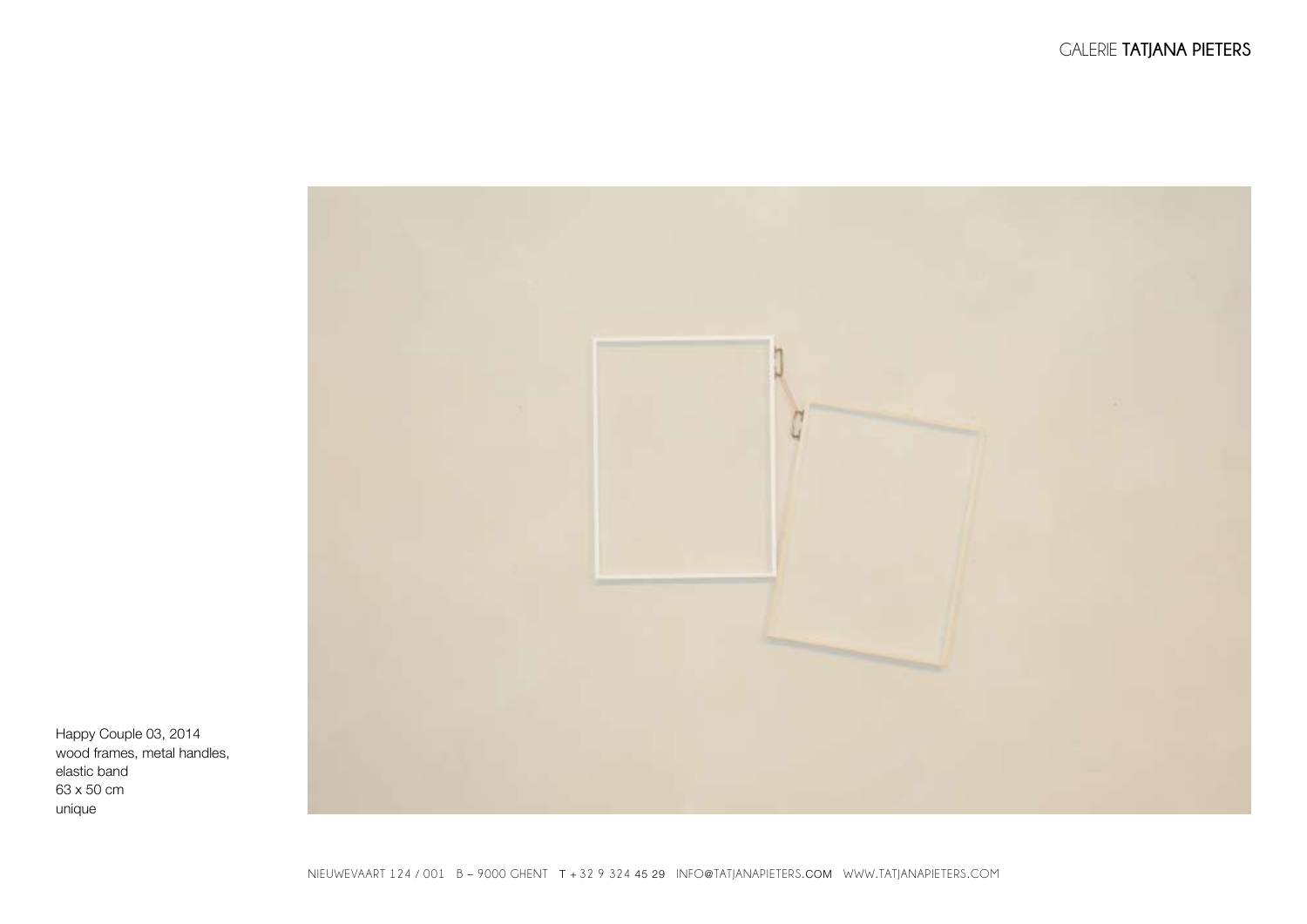

You don't understand me #2, 2014 two metal hooks, metal screw wire 62 x 45 x 43 cm unique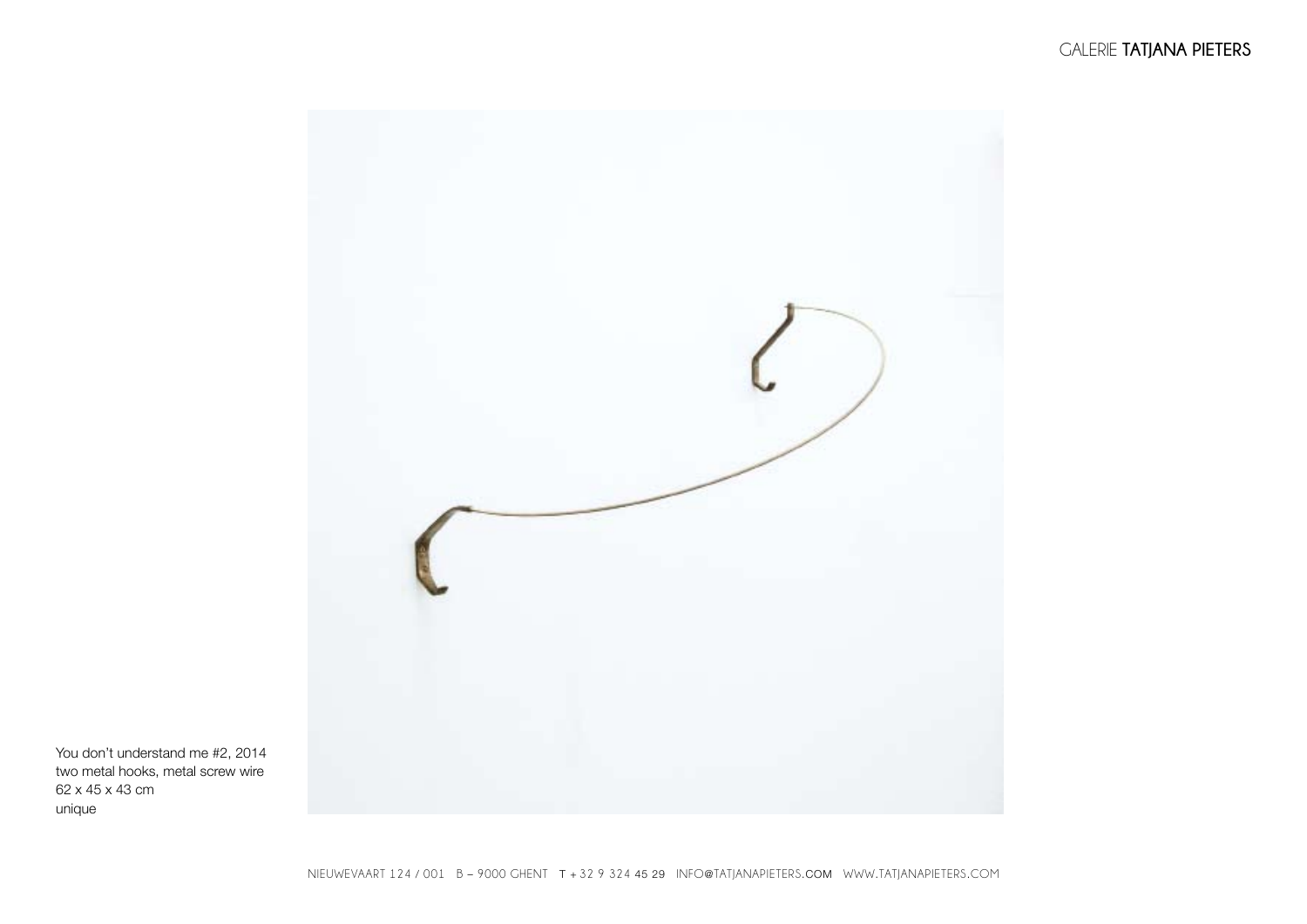

We are one but not the same, 2014 small branch, metal handle cut in two pieces, necklace  $16 \times 60 \times 12$  cm unique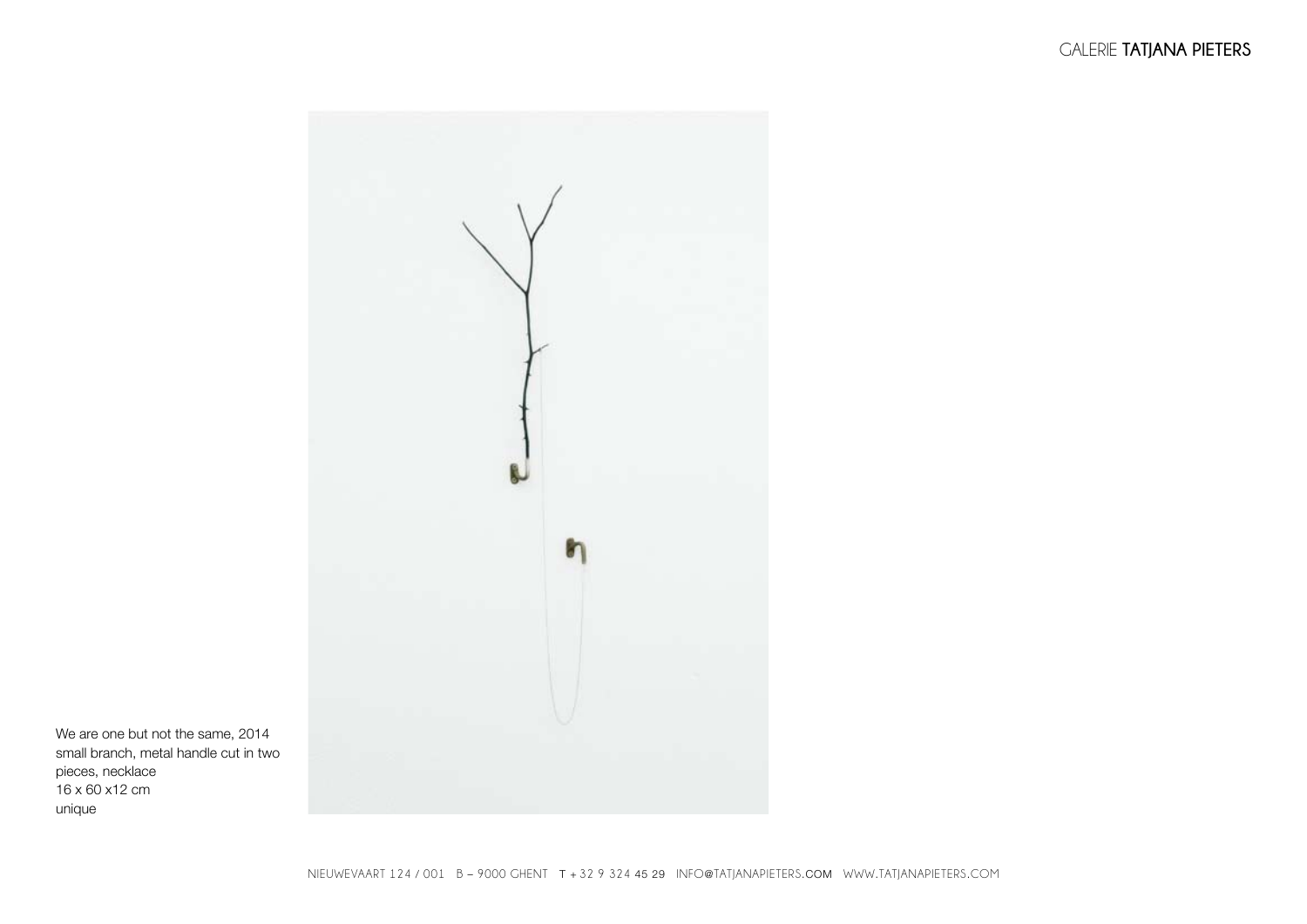

All Matches Burned (Happy Couple III), 2013 two metal hinges, screws, lucifer box, two nails  $6 \times 2 \times 5$  cm unique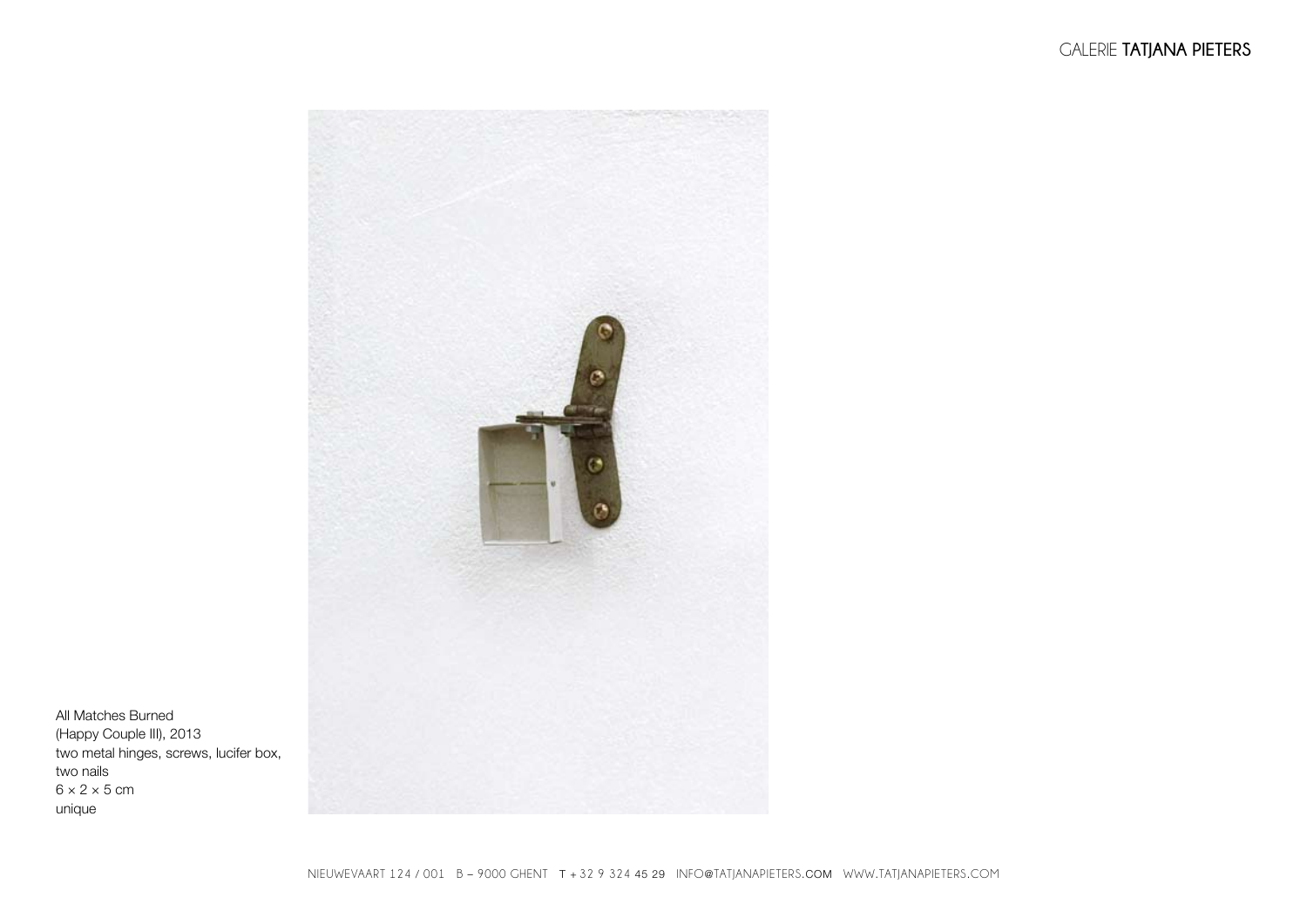

Le jumeaux faux, 2013 mixed media 63 × 41 x 20 cm unique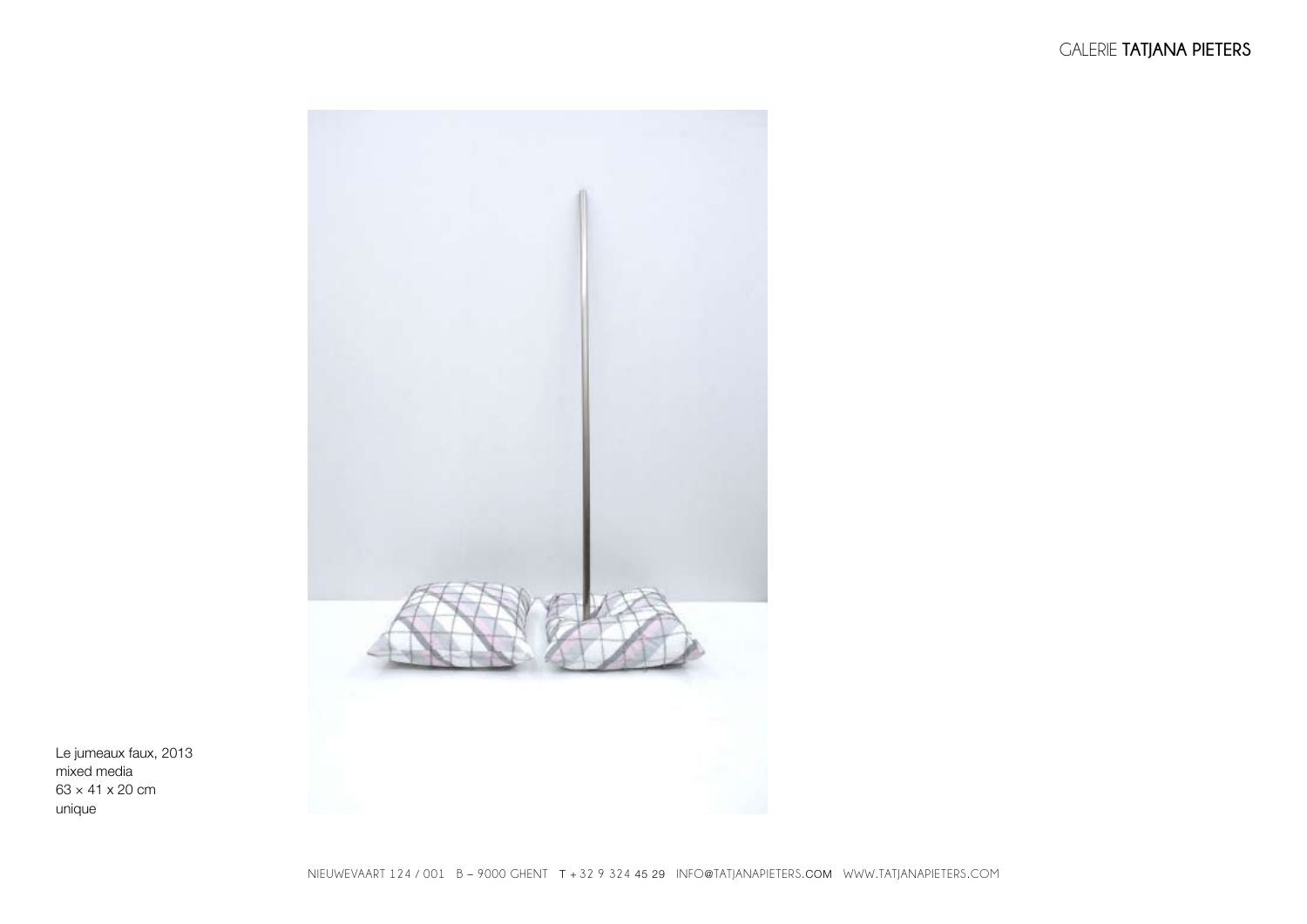

I don't know how to love you, 2012 mirror tile, metal lock 25 x 20 cm unique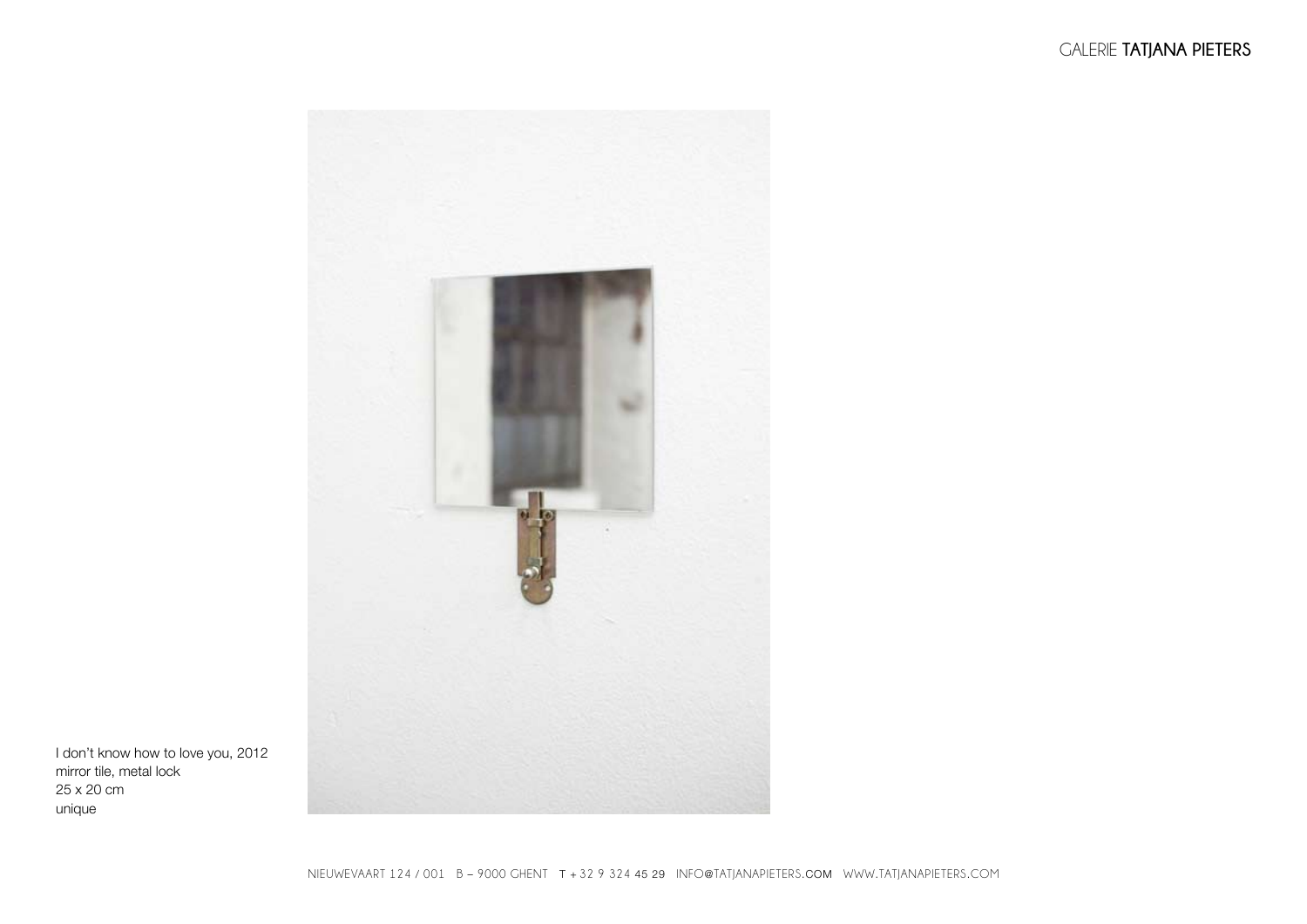

Now I know, 2014 metal, textile 120 x 83 x 6 cm unique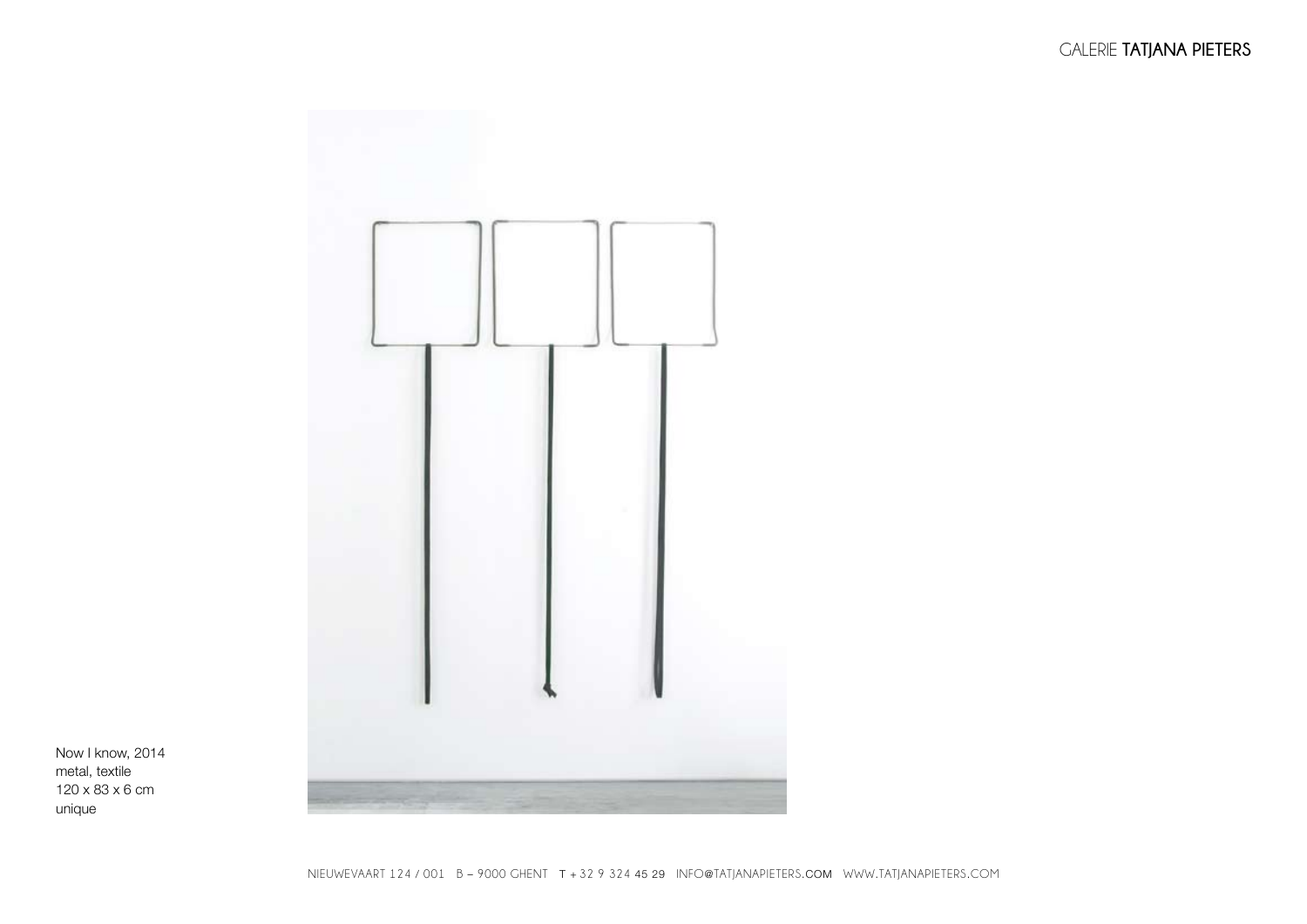

I don't know what happened #01, 2014 piece of studio floor of the artist  $61 \times 51,5$  cm, framed unique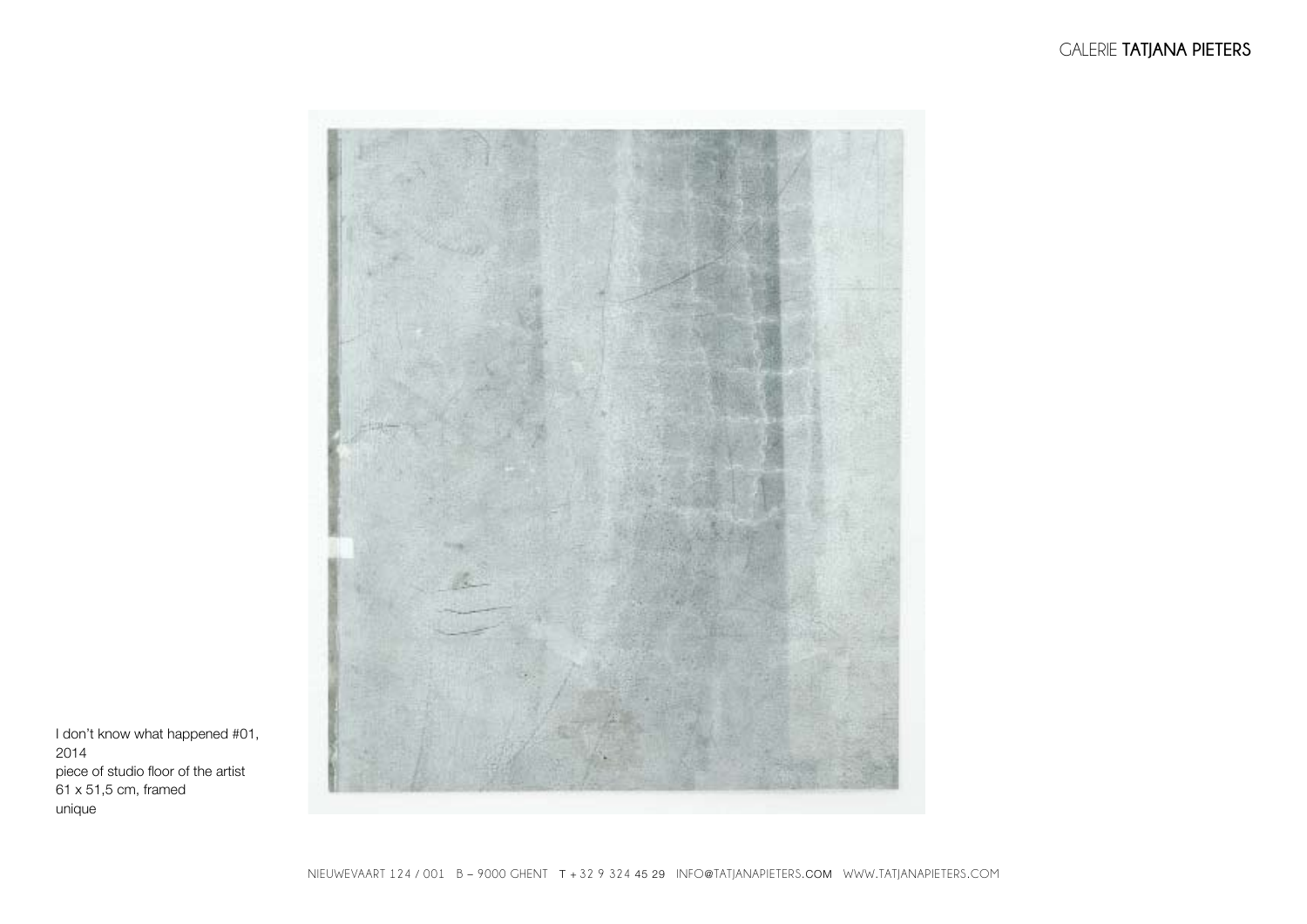

I don't know what happened #02, 2014 piece of studio floor of the artist  $61 \times 51,5$  cm, framed unique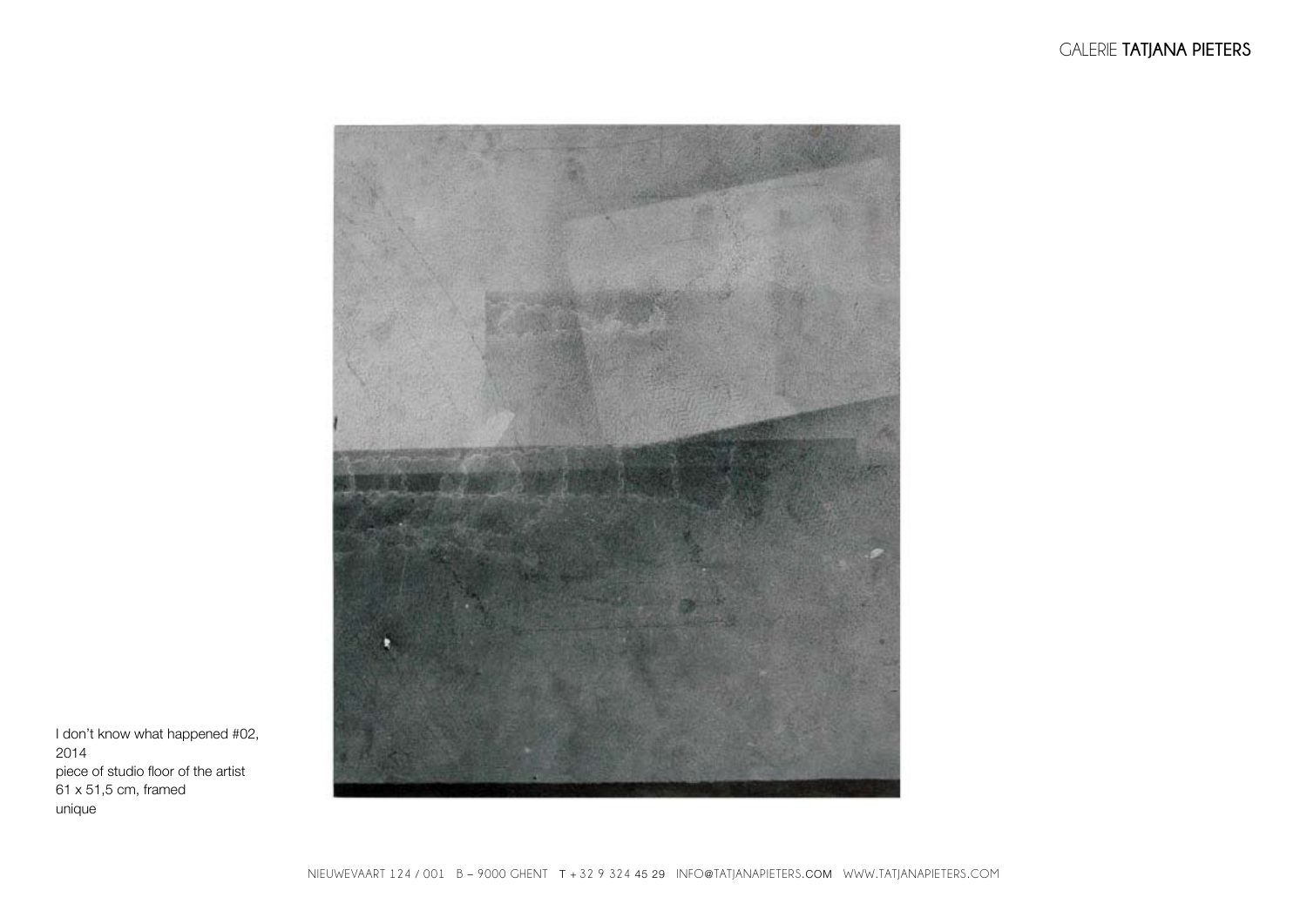

Greylights #01, 2014 pencil, watercolour on paper 33 x 24,2 cm, framed unique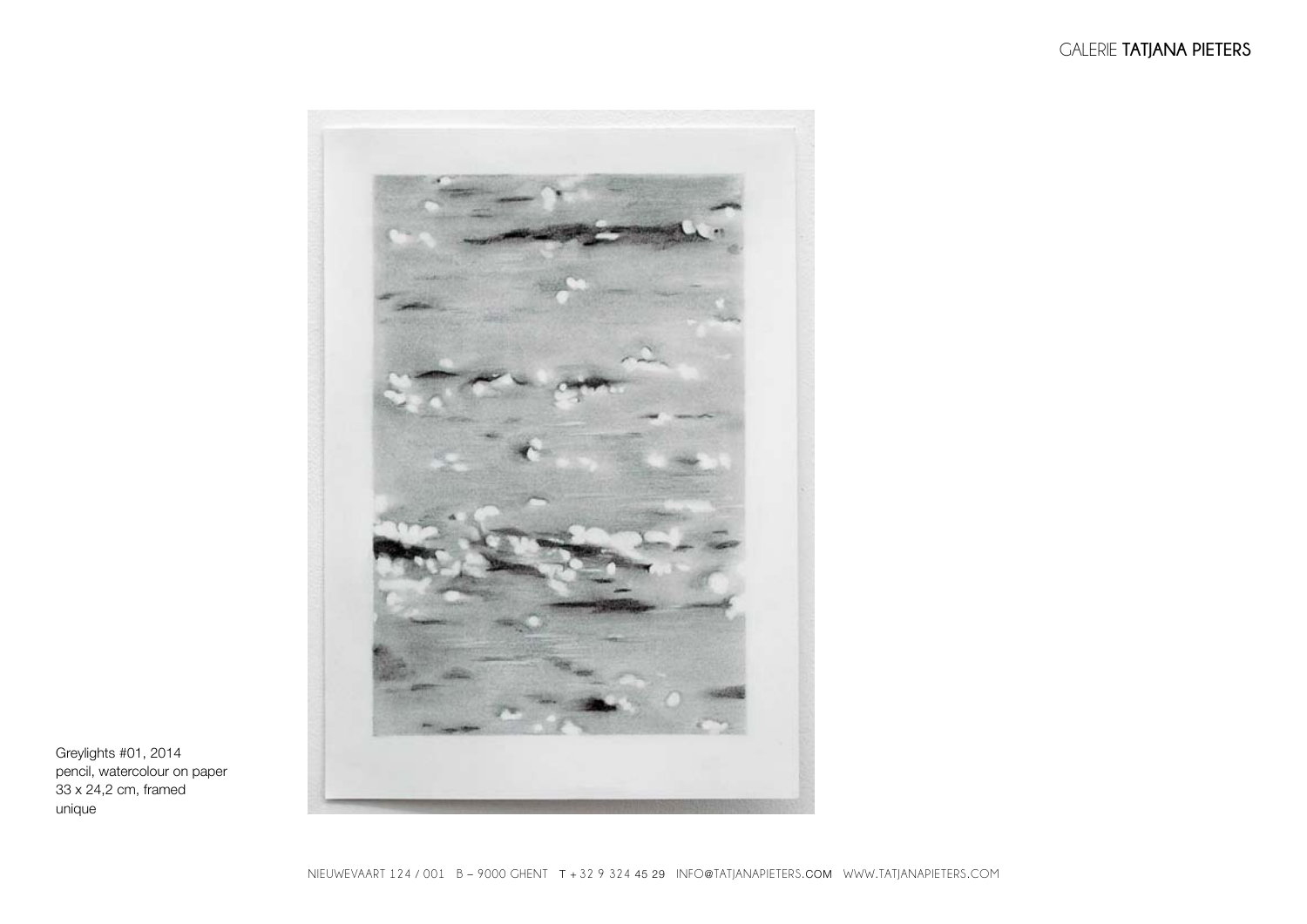

Greylights #02, 2014 pencil, watercolour on paper 33 x 24,2 cm, framed unique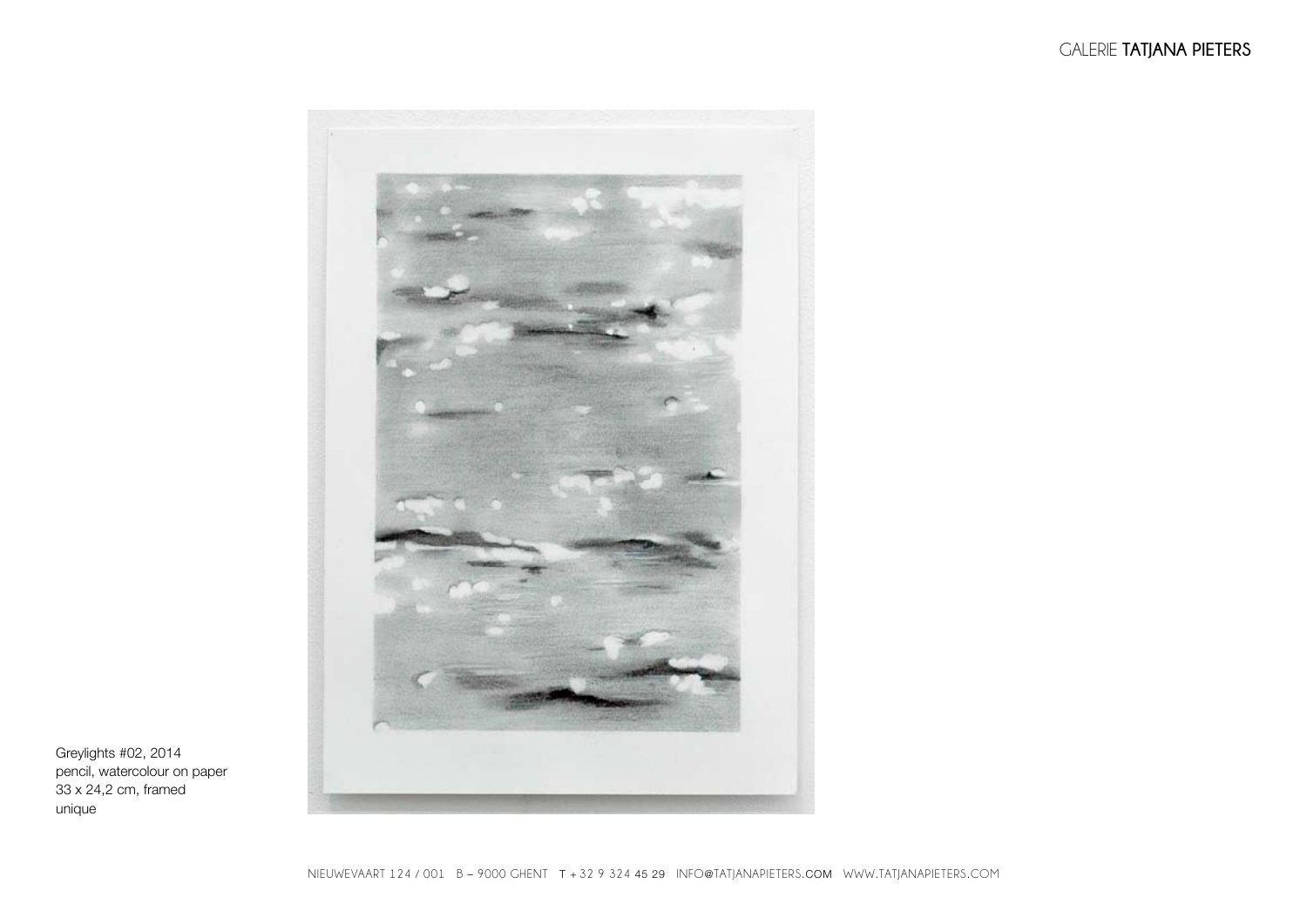

Trapped, 2014 pencil on paper  $29.7 \times 21$  cm, framed unique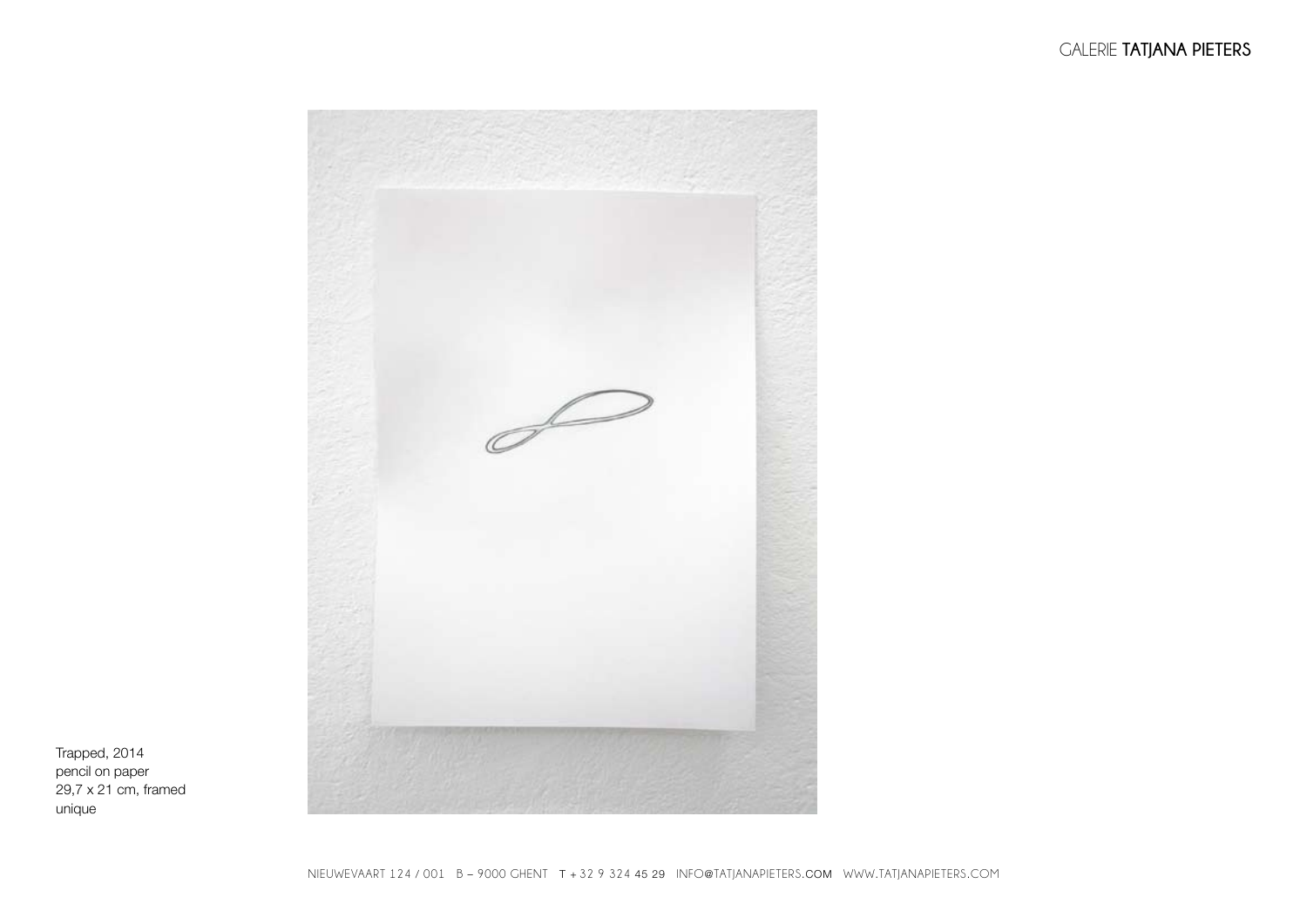## BIOGRAPHY

#### Born 1978 (NL) Lives & works in Berlin (DE)

#### EDUCATION

| 2004-2005 | Higher Institute for Fine Arts, HISK, Antwerp (BE)             |
|-----------|----------------------------------------------------------------|
| 1997-2001 | Fine Arts 3D, Academie voor Beeldende Kunsten, Maastricht (NL) |

#### RESIDENCIES & TUTORSHIPS

| 2009 | Guestprofessor, Kuvataideakatemia, Helsinki (FI)                             |
|------|------------------------------------------------------------------------------|
| 2008 | Tutorial project, Apartment for Rent, The Eesti Kunstakadeemia, Tallinn (EE) |
| 2005 | Residency, Europees Keramisch Werkcentrum, 's Hertogenbosch (NL)             |
| 2004 | Residency, supported by HISK, New York (USA)                                 |

#### PRIZES & GRANTS

- 2004 Nomination Parkstad Limburg Prize
- 2003 Winner Young Artists on the Road Award

#### SOLO EXHIBITIONS

| 2014 | Circle lines, Cruise & Callas, Berlin (DE)<br>As It Is, Galerie Tatiana Pieters, Ghent (BE)             |
|------|---------------------------------------------------------------------------------------------------------|
|      | Presentation of new work & artist book, Zebrastraat, Ghent (BE)                                         |
| 2013 | NEUBAU Stuck, LSD Galerie, Berlin (DE)                                                                  |
|      | Verbannter Fehlgeschmack, LSD Galerie, Berlin (DE)                                                      |
| 2012 | Close to what's real, Highlight Gallery, San Francisco (USA)                                            |
|      | Palast, palästchen, , Galerie Tatiana Pieters, Ghent (BE)                                               |
| 2011 | Effects of interference at the loser project Berlin, invited by Rui Duarte, (projectspace), Berlin (DE) |
| 2010 | Joyride, Patra Vankova Gallery, Berlin (DE)                                                             |
| 2009 | Double De Luxe, Galerie Tatiana Pieters, Ghent (BE)                                                     |
| 2007 | Bildmuseet, Umeå (SE)                                                                                   |
|      | Indefinite Reflections, CC De Bond, Brugge (BE)                                                         |
|      | Rise and shine, Onetwenty Gallery, Ghent (BE)                                                           |
| 2006 | Lucky me!, Onetwenty Gallery, Ghent (BE)                                                                |
| 2003 | Threats/treats, Suermondt Ludwig Museum, Achen (DE)                                                     |
|      |                                                                                                         |

#### GROUP EXHIBITIONS

2015 Proportio, a project by Axel Vervoordt, Palazzo Fortuny, Venice (IT) 2014 Paperworks, Galerie Tatjana Pieters, Ghent (BE) BORG 2014 Biennal event for contemporary art, Antwerp (BE) Gallery Weekend Berlin, LSD Galerie, Berlin, (DE) 2013 Private Collection Selected by #1, Galerie Tatjana Pieters, Ghent (BE)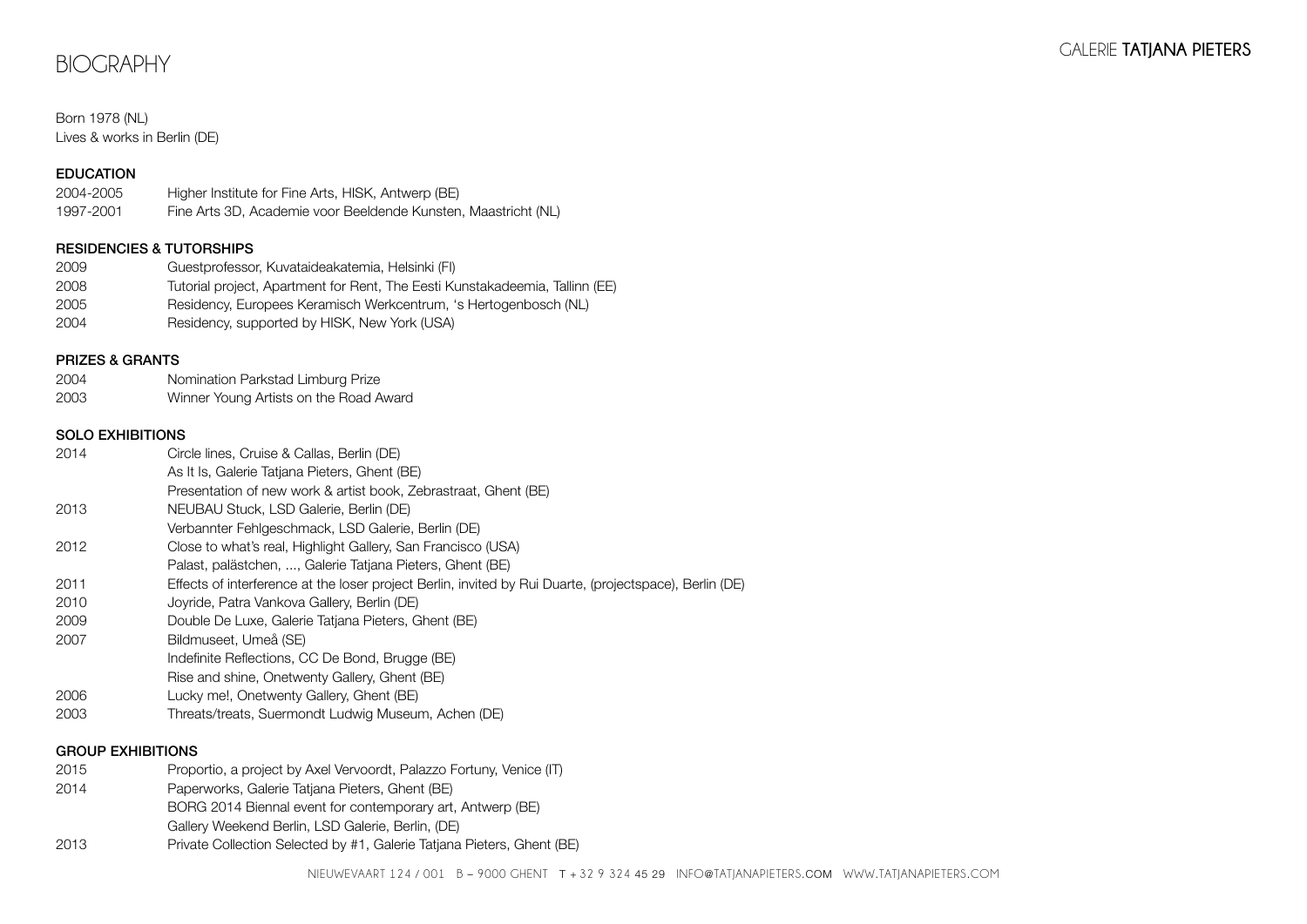|                  | Nightshop, Anneke Eussen & Tamara Van San, with Galerie Tatjana Pieters, Knokke (BE)                  |
|------------------|-------------------------------------------------------------------------------------------------------|
|                  | Pounds, Shillings, Pence, LSD Galerie, Berlin (DE)                                                    |
| 2012             | Secret Postcards, Jan Van Eyck Academie, Maastricht (NL)                                              |
|                  | Schriftuur - Scripture, CC De Bond Bruges (BE)                                                        |
|                  | Cognitio Arsphobiae, The Wand, Berlin (DE)                                                            |
| 2011             | Change of Address, Opening of the New Space, Galerie Tatjana Pieters, Ghent (BE)                      |
| 2010             | A selection of contemporary art, Joanna Seikaly Gallery, Beiroet (LI)                                 |
|                  | Mythe Berlijn, Ainsi Building, Maastricht (NL)                                                        |
|                  | Forgotten Bar, Petra Vankova Gallery, Berlin (DE)                                                     |
|                  | Young Collectors #2, Sign In, Groningen (NL)                                                          |
|                  | Collage accident, Forgotten Bar, Berlin (DE)                                                          |
| 2009             | Jeugdzonde. Over opus één en opus min één, Hedah, Maastricht (NL)                                     |
|                  | Rites de Passage, Schunck, Heerlen (NL)                                                               |
| 2008             | STAND, organized by De Expeditie, with OneTwenty Gallery, Domobaal Ostend (BE)                        |
|                  | Glocal Affairs, Maastricht (NL)                                                                       |
|                  | 3+3, Artrepco, Zurich (CH)                                                                            |
|                  | 3+3, Onetwenty Gallery, Ghent (BE)                                                                    |
| 2007             | Kunstsupermarkt, Stadsgalerij, Heerlen (NL)                                                           |
| 2006             | Extiem Poezie-zomer, Watou (BE)                                                                       |
| 2005             | And Lucy liked it , HISK, Antwerp (BE)                                                                |
|                  | Tradis, Ename (BE)                                                                                    |
|                  | Fresco, De Fabriek, Eindhoven (NL)                                                                    |
|                  | Drawings+, Grusenmeyer Gallery, Deurle (BE)                                                           |
|                  | Convoi Exceptionnel, Antwerp (BE)                                                                     |
| 2004             | Parkstad Limburg Prijs, Stadsgalerij, Heerlen (NL)                                                    |
|                  | Open Studios, HISK, Antwerp (BE)                                                                      |
|                  | Project: Picture of the month (NL) (SC))                                                              |
| 2002             | Images of desire 2, Amsterdam (NL)                                                                    |
|                  | Art Primeur 2002, Pictura, Dordrecht (NL)                                                             |
| 2001             | Manifest, CK, Roermond (NL)                                                                           |
|                  | Thuis, Marres, Maastricht (NL)                                                                        |
| 2000             | Charlemagne, Ludwig Forum, Achen (DE)                                                                 |
| <b>ART FAIRS</b> |                                                                                                       |
| 2015             | Art Rotterdam, New Art Section, with Galerie Tatjana Pieters, Rotterdam (NL)                          |
| 2014             | Art Brussels, Solo project, selected by Katharina Gregos, with Galerie Tatjana Pieters, Brussels (BE) |
| 2013             | Art Lima, with Galerie Tatjana Pieters, Lima (PE)                                                     |
|                  | Art Brussels, with Galerie Tatjana Pieters, Brussels (BE)                                             |

2012 Art Los Angeles Contemporary Fair, with Highlight Gallery, Los Angeles (USA) ArtMRKT, with Highlight Gallery, San Francisco (USA)